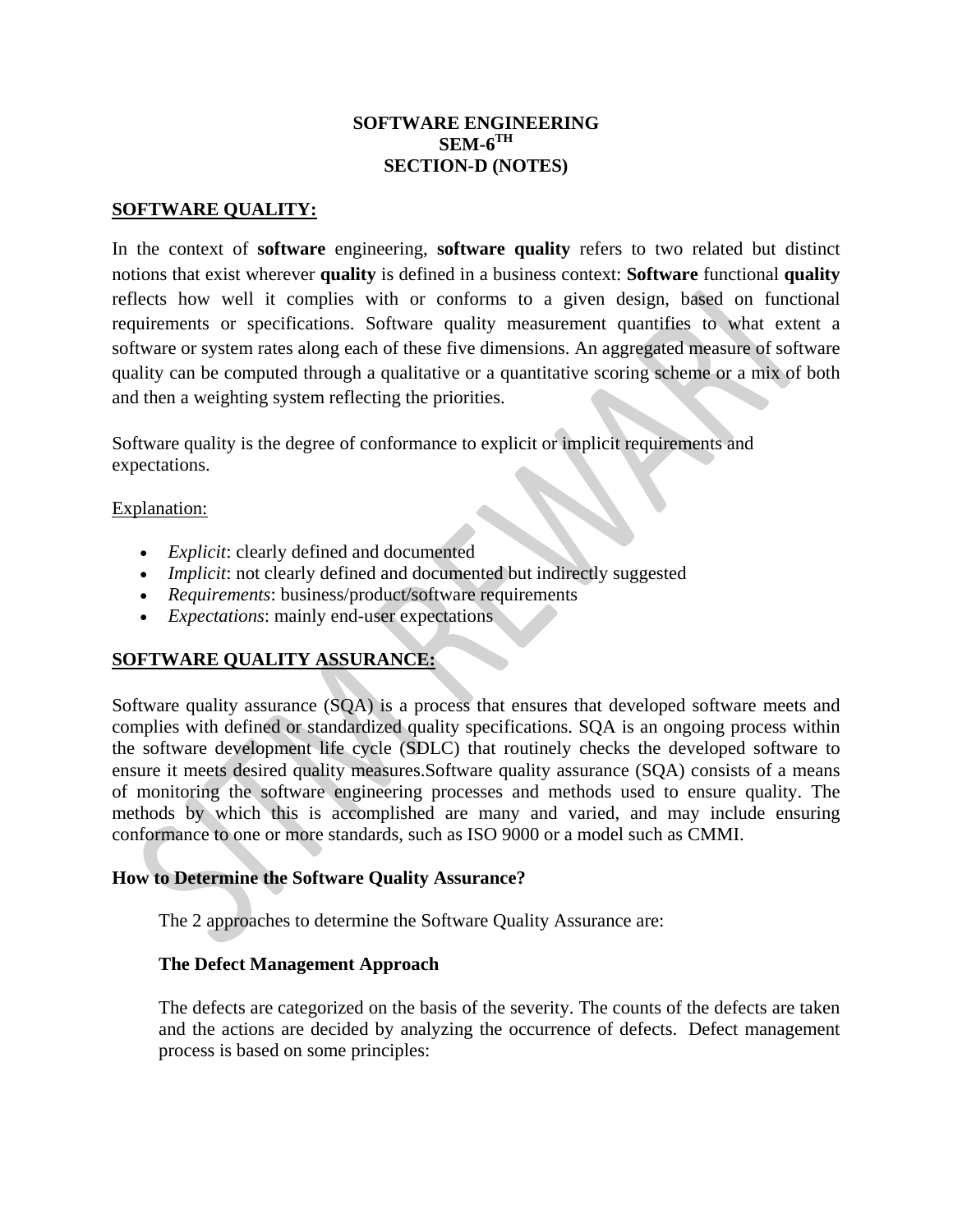- Preventing defect is the primary goal of defect management approach. But preventing defects completely is not possible and so the purpose is to find out the defects as early as possible and to minimize the impact of the defects.
- To prevent the defects some process should be altered.
- The defect measurement processes should be integrated into the software development process, and thereby the process can be improved.
- Defect information always helps to improve the processes and hence the defect information is very useful for perfect completion of the software developed.

The diagram below explains the various stages of the defect management approach.



The Defect Management Diagram

# **The Software Quality Assurance Attribute Approach**

There is a list of attributes which describes the step by step approach to obtain Software Quality Assurance. The attributes are given as in the diagram below:



**Functionality:** The attributes considers the set of all the functions used in the software.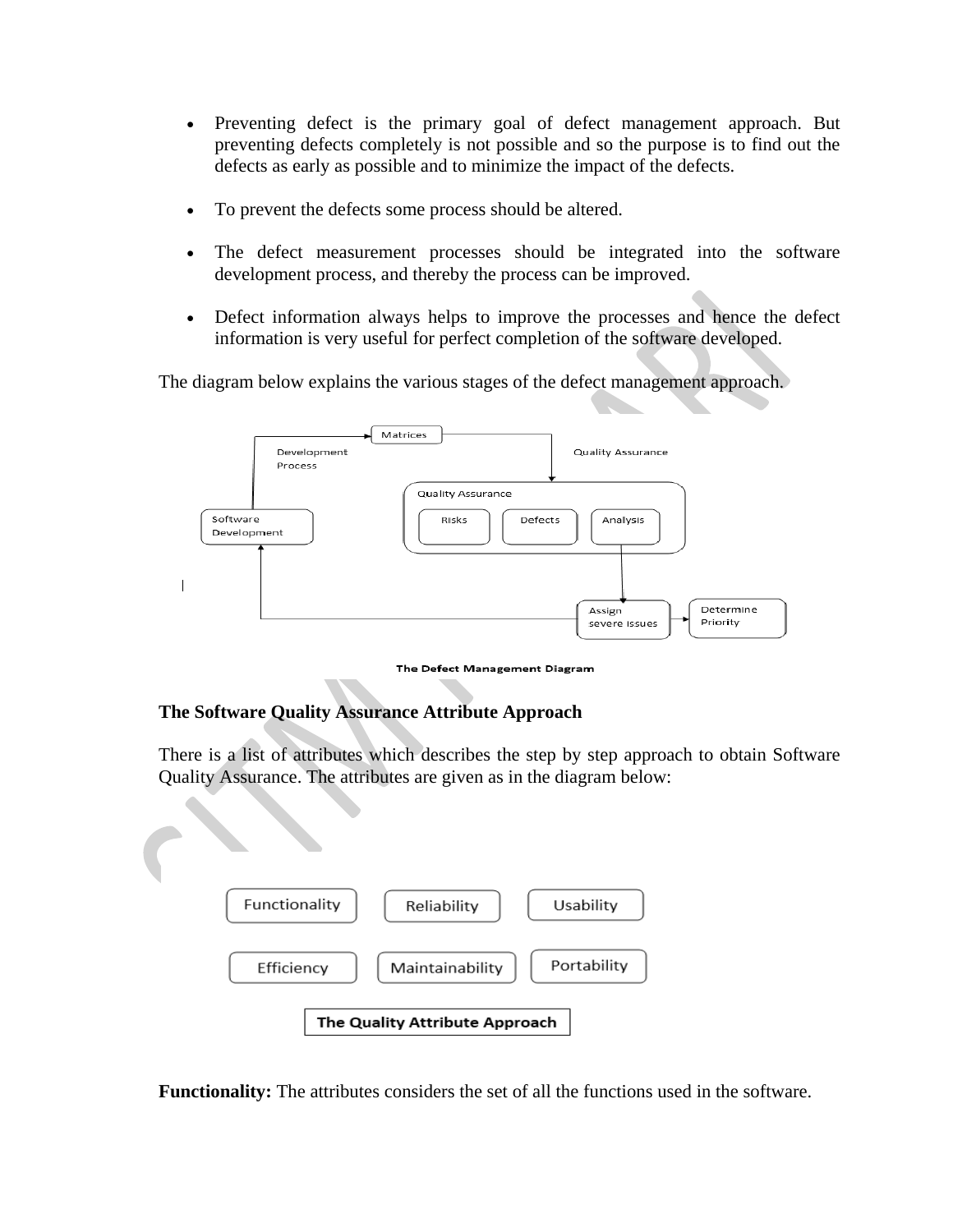- Suitability: Ensures the functions of the software are appropriate.
- Accuracy: Ensures the accurate usage of the functions.
- Interoperability: Ensure the effective interaction of the software with other components.
- Security: Ensure the software is capable of handling any security issues

**Reliability:** The purpose of the attribute is to check the capability of the system to perform without delay during any conditions

- Maturity: Less possibility of failure of the software in any activities.
- Recoverability: The rate of recovery ability once a failure occurs.

**Usability:** The purpose is to ensure the use of a function

• Understandability: How much effort a user needs to understand the functions.

**Efficiency:** The attribute depends on the architecture used and the coding practices.

**Maintainability:** The way to analyze and fix a fault/issue in the software

- Analyzability: Finding out the cause of failure.
- Changeability: How the system response to necessary changes.
- Stability: How stable the system is when the changes made.
- Testability: Testing efforts

**Adaptability:** Ability of the system to adopt the changes in its environment.

# **SQA Activities to Assure the Software Quality**

The Software Quality Assurance of the software is analyzed and ensured by performing a series of activities. The activities are performed as step by step process and the result analysis is reported for the final evaluation process. The activities are performed as step by step process and the result analysis is reported for the final evaluation process.

# **A Quality Management Plan**

A Quality Management Plan is designed and developed for the Software Quality Assurance Process. The plan includes the proper technical methods to manage the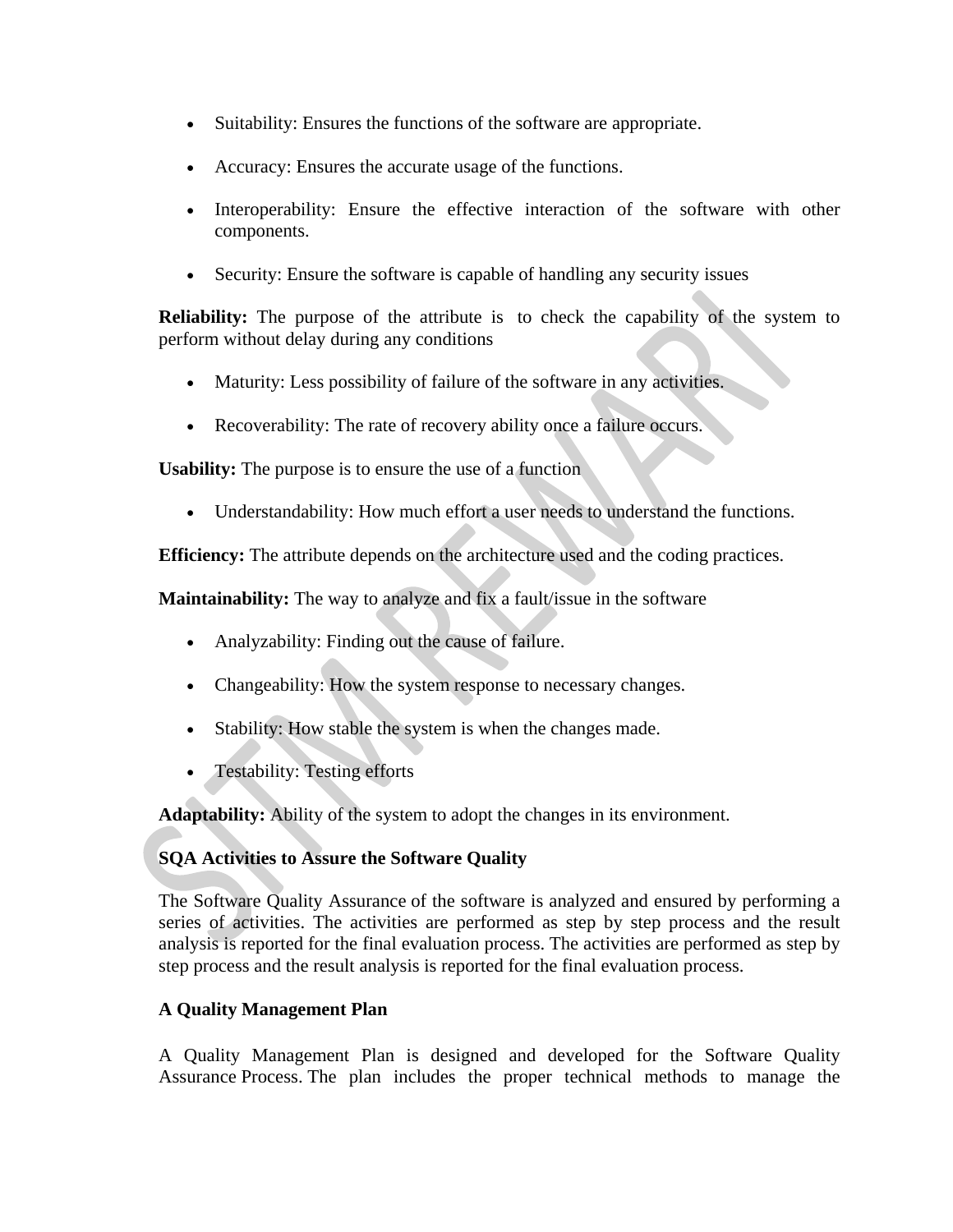Software Quality Assurance activities. The plan requires a tracking as a live plan based on the SDLC.

### **Applying Software Engineering Techniques**

The software engineering techniques are selected to achieve software quality. The techniques to be used for Software Quality Assurance are determined by analyzing the requirements collected. The requirement evaluation can be done by using some techniques eg: Facilitated Application Specification Technique[FAST].

Also, a project estimate is prepared with the help of techniques such as Work Break Down[WBS] and Source Line of Code[SLOC] Estimation.

### **Technical Reviews**

The Formal Technical Reviews[FTR] are conducted to assess the quality and design of the quality management plan. FTR is performed in the presence of the technical people and so will be helpful to find the defects in the early stages. FTR helps to avoid the need for reworking as the reviews in each phase are done with discussing the technical experts.

### **Applying the Testing Strategy**

The testing strategy is designed and applied. The various levels of testing are designed and scheduled. The testing strategies are designed based on the policies of the company, the stages for each test phase execution are designed and scheduled for the concerned persons. Alpha testing and Beta testing with selected clients are also conducted to test the product before delivered.

#### **Ensuring Process Adherence**

The process adherence is the combination of 2 tasks product evaluation and process monitoring.Product evaluation is the process of ensuring all the requirements identified in the product development result to the completion of the functionalities.

### **The Change Control Process**

The Change Control is the process which formalizes the request for changes, evaluates the quality/nature of changes, controls the impact of changes. The Change Control Mechanism is designed and implemented during the design and development stages.

### **SOFTWARE QUALITY ASSURANCE ACTIVITIES**

The Benefits of Software Quality Assurance are:

• Monitoring and Improving the Project Management Process.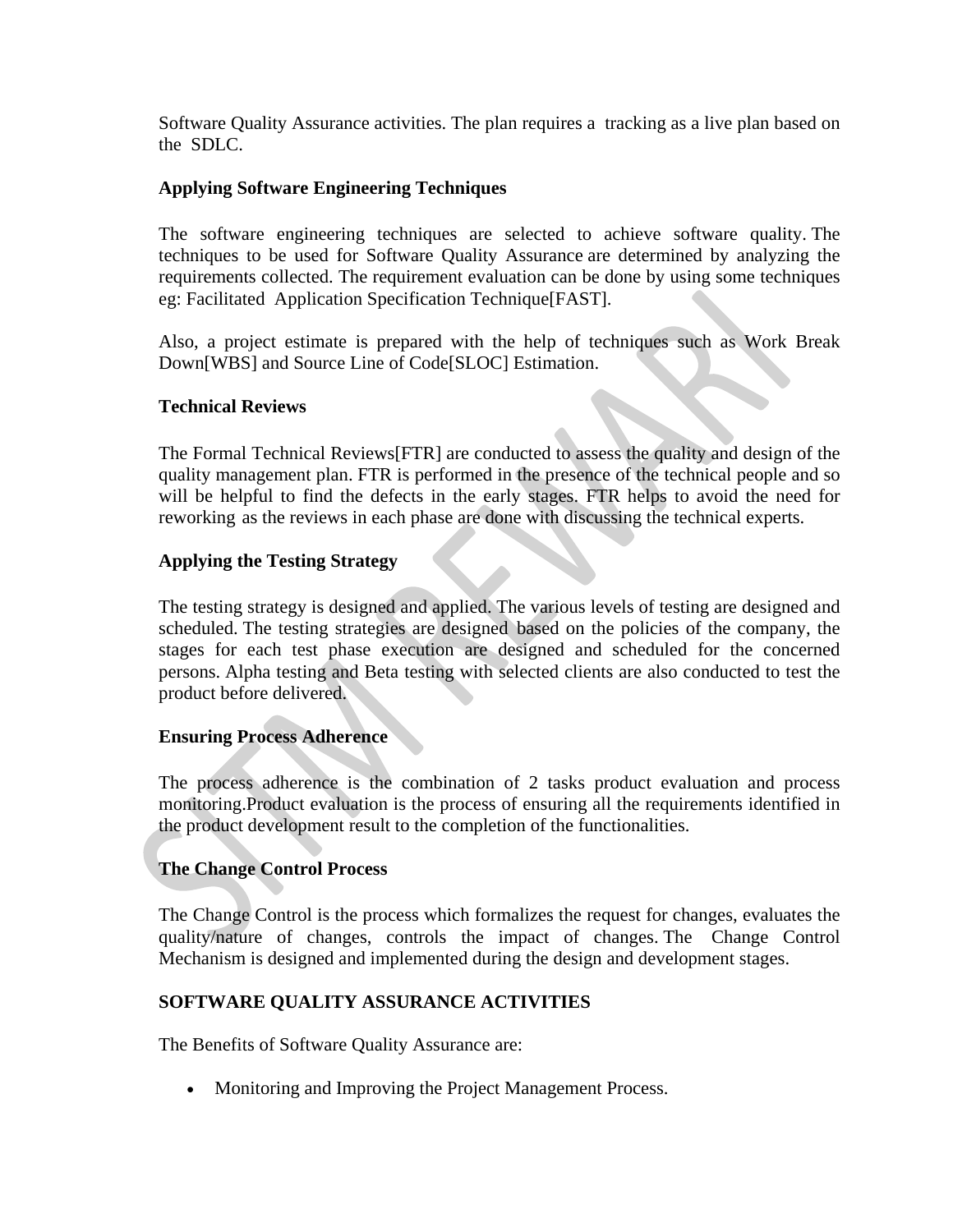- Ensuring the Standards are followed for handling procedures.
- Preventing the severe Software Quality Assurance Issues.

#### The following are the Test Phases for a Test Management Process:

| Risk<br>Analysis | <b>Estimatio</b><br>$\mathbf{r}$ | <b>Planning</b> | on | Organizati Monitorin<br>ε | <b>Managing</b><br><b>Issues</b> | <b>Report</b> |  |
|------------------|----------------------------------|-----------------|----|---------------------------|----------------------------------|---------------|--|
|                  |                                  |                 |    |                           |                                  |               |  |

N

The Software Quality AssurancevActivities are designed and performed based on the test phases scheduled. The Software Quality Assurance diagram below explains each and every step of the Activities designed. In each SQA phase, the Software Quality Assurance team provides consultation and review of the project plan, work products, and procedures with regards to the organizational policies.

Once these activities are completed, the next step is to check for:

- Any defects/weaknesses in any activity/process
- Improve the system performance by correcting those weaknesses on a priority basis.

The software Quality Assurance [SQA] is accomplished by following some standards such as ISO 9000, CMMI or Six Sigma.

# **The Project Delivery Life Cycle**

The project delivery life cycle incorporates QA activities and the deliverables.The Life Cycle has divided into 5 different phases and the activities and deliverables are associated with each phase.

# **PHASE 1: ASSESSMENT**

This is the phase at which an assessment of the requirements are done and developed for realizing certain business objectives and project design. QA Deliverable: Software Quality Assurance Analyst submits a revised document on the requirement analysis and Quality Assurance Plan.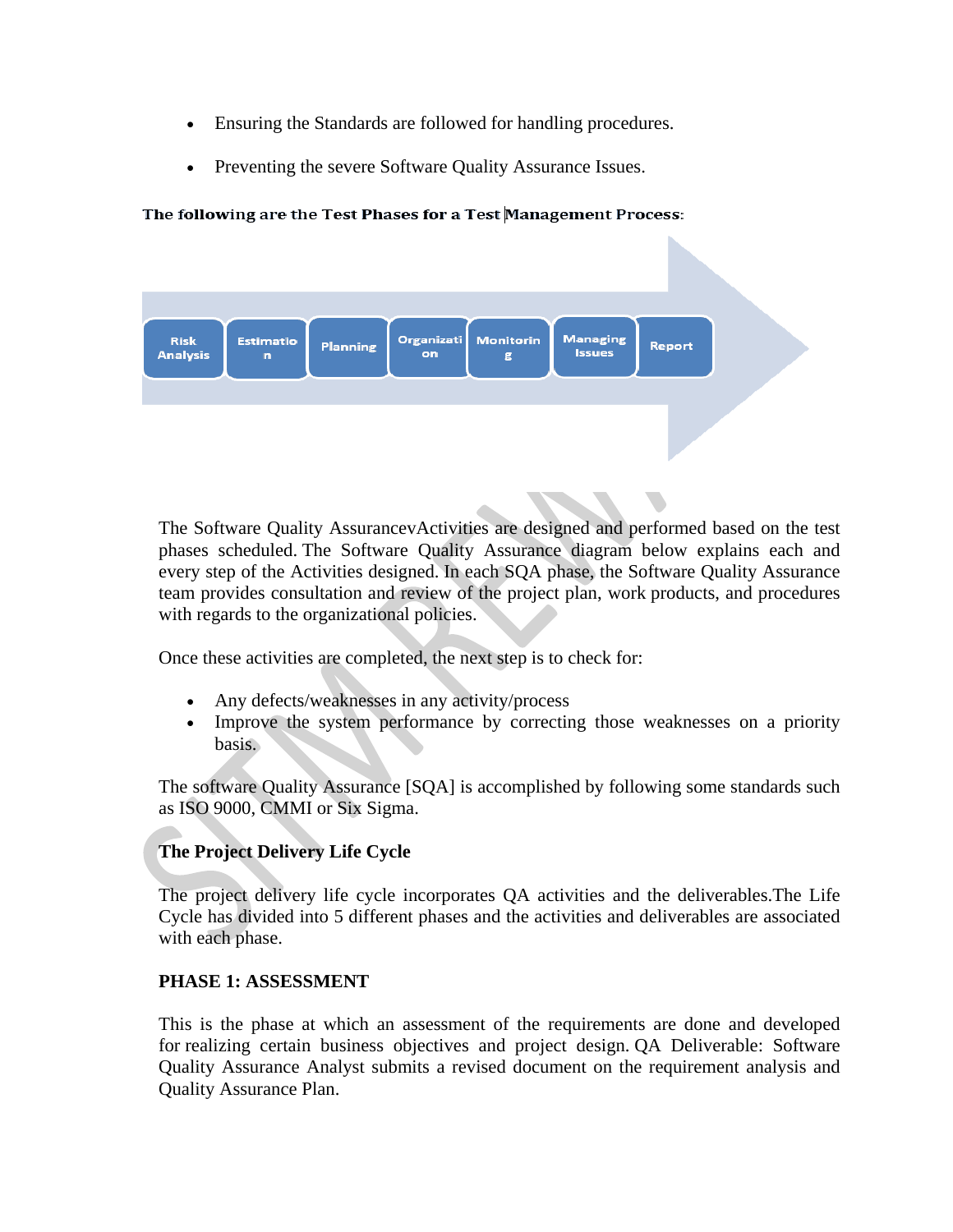# **PHASE 2: PLANNING**

This is the phase at which the strategic plan for the project around the information architecture is developed. The functions for various processes are also designed and double checked.

QA Activities:

- Deciding the standards and procedures.
- Develop Test Matrix: Design the test matrices. Decide the scope for testing and connect the test objectives to the requirement specifications.
- Auditing: The standards and procedures are audited and quality standards are ensured.

QA Deliverables

- Test Matrix
- Revised Documents on the testing plan.

### **PHASE 3: DESIGN**

This is the phase in which all the necessary system components are identified based on phase 1 and 2. Then detailed design specifications are created for each component.

QA Activities:

- Auditing Procedures and Standards
- Design QA PLAN, QA Test Plan

QA Deliverables

- QA Plan for testing.
- A revision of the test matrix.

# **PHASE 4: DEVELOPMENT**

This is the phase at which the developers constructs the project based on the design phase.

QA Activities:

• Planning Test cases: The test cases for the STLC are designed.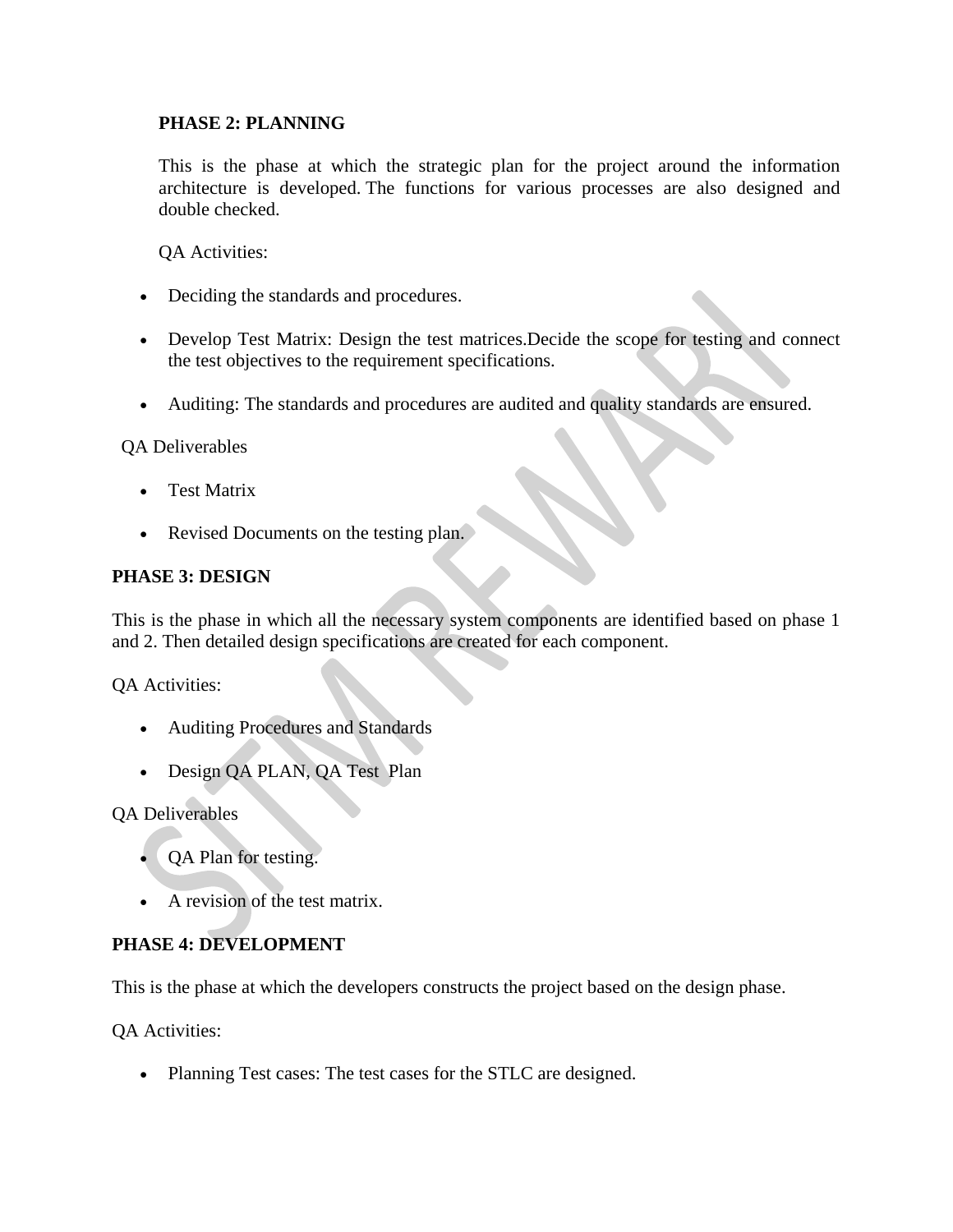- Prepare the Quality Assurance Test cases.
- Prepare the test environment.

# QA Deliverables

- Submits a set of Test cases.
- Set up the QA Environment

# **PHASE 5: IMPLEMENTATION**

This is the phase in which the team concentrates on the testing and review of all aspects of the system. The team develop proper documentation for system training, market test plans etc…for making the system ready to launch

QA Activities

• Executes all test cases in the QA Test Plan

# QA Deliverables

- Test Results and Reports.
- Bug Report.

# **SOFTWARE REVIEW**

# COST IMPACT OF SOFTWARE DEFECTS:

The cost of [defects c](http://istqbexamcertification.com/what-is-defect-or-bugs-or-faults-in-software-testing/)an be measured by the impact of the defects and [when we find them.](http://istqbexamcertification.com/from-where-do-defects-and-failures-in-software-testing-arise/) Earlier the defect is found lesser is the cost of defect. For example if error is found in the requirement specifications then it is somewhat cheap to fix it. The correction to the requirement specification can be done and then it can be re-issued. In the same way when defect or error is found in the design then the design can be corrected and it can be re-issued. But if the error is not caught in the specifications and is not found till the [user acceptance](http://istqbexamcertification.com/what-is-acceptance-testing/) then the cost to fix those errors or defects will be way too expensive.

If the error is made and the consequent defect is detected in the **[requirements phase](http://istqbexamcertification.com/what-are-the-software-development-life-cycle-phases/)** then it is relatively cheap to fix it.

Similarly if an error is made and the consequent [defect](http://istqbexamcertification.com/what-is-defect-or-bugs-or-faults-in-software-testing/) is found in the **design phase** then the design can be corrected and reissued with relatively little expense.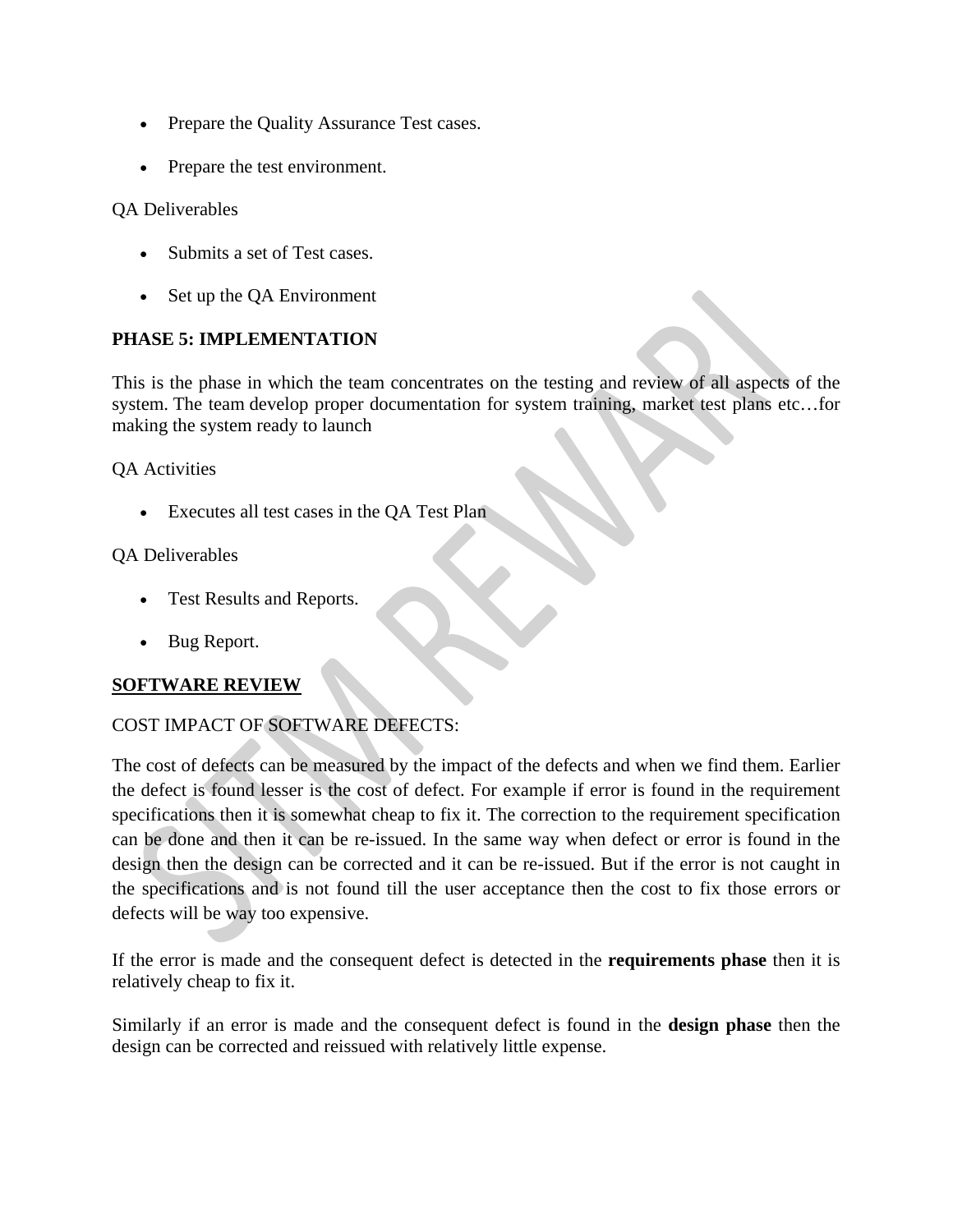The same applies for **construction phase**. If however, a defect is introduced in the requirement specification and it is not detected until [acceptance testing](http://istqbexamcertification.com/what-is-acceptance-testing/) or even once the system has been implemented then it will be much more expensive to fix. This is because rework will be needed in the specification and design before changes can be made in construction; because one defect in the requirements may well propagate into several places in the design and code; and because all the testing work done-to that point will need to be repeated in order to reach the confidence level in the software that we require.

# **Defect Amplification and Removal**

- Defect amplification model:
	- 1. used to illustrate the generation and detection of errors during the preliminary design, detail design, and coding steps of the software engineering process.



- 2. A box represents a software development step.
- 3. During the step, errors may be inadvertently generated.
- 4. Review may fail to uncover newly generated errors and errors from previous steps, resulting in some number of errors that are passed through.

# **Formal Technical Reviews (FTR) –**

- 1. to uncover errors in function, logic, or implementation for any representation of the software
- 2. to verify that the software under review meets its requirements
- 3. to ensure that the software has been represented according to predefined standards
- 4. to achieve software that is developed in a uniform manner;
- 5. to make projects more manageable.

# **The Review Meeting**

Review meeting constraints:

• Between three and five people should be involved in the review.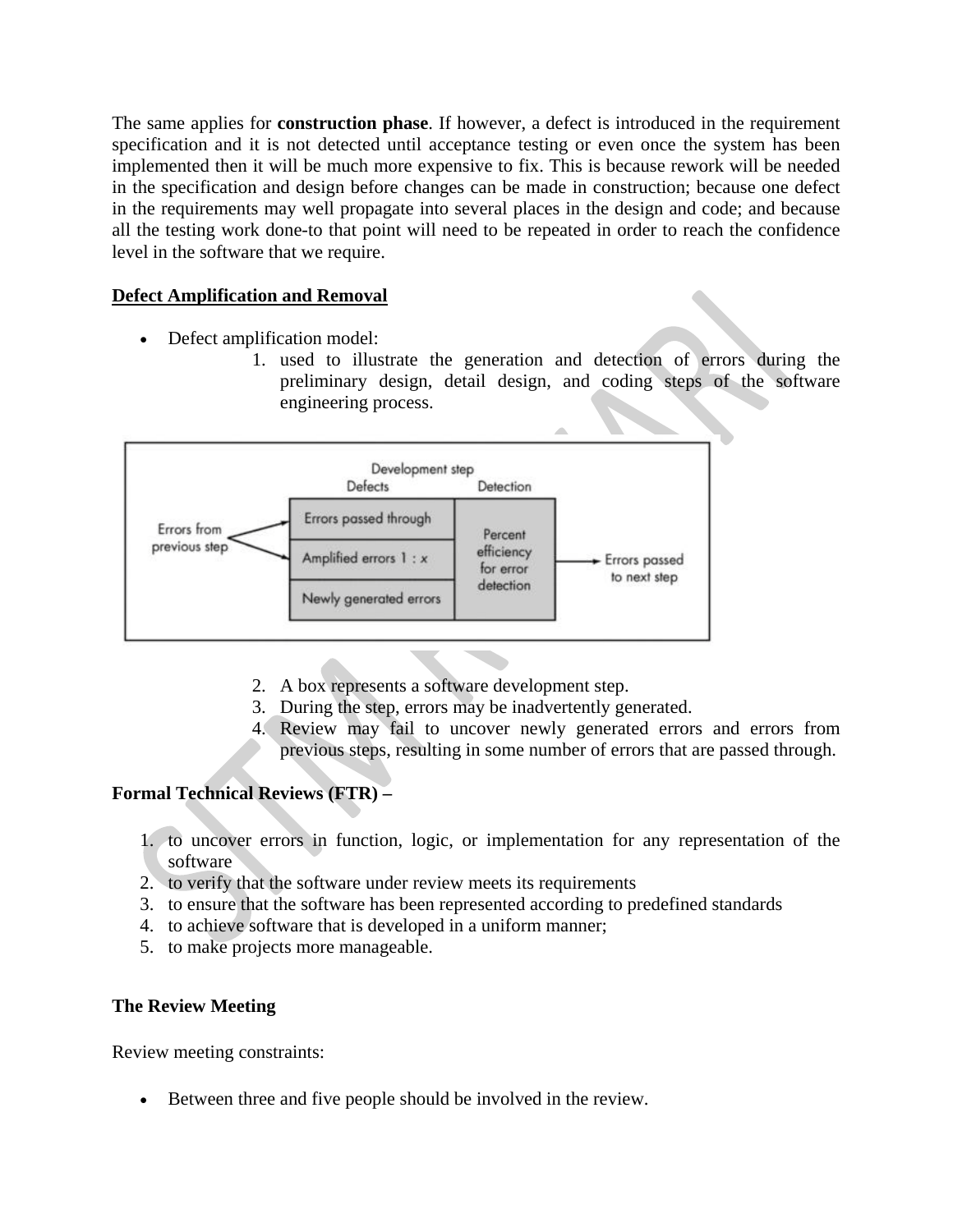- Advance preparation should require no more than two hours of work for each person.
- The duration of the review meeting should be less than two hours.

FTR focuses on a specific (and small) part of the overall software.

- 1 Walkthroughs are conducted for each component or small group of components.
- 2 FTR focuses on a work product (e.g., a portion of a requirements specification, a detailed component design, a source code listing for a component).
- 3 Individual who has developed the work product informs the project leader that the work product is complete and that a review is required.
- 4 The project leader contacts a *review leader,* who evaluates the product for readiness, generates copies of product materials, and distributes them to two or three reviewers for advance preparation.
- 5 Each reviewer is expected to spend between one and two hours reviewing the product, making notes, and otherwise becoming familiar with the work. Concurrently, the review leader also reviews the product and establishes an agenda for the review meeting, which is typically scheduled for the next day.
- 6 Review meeting attended by
	- A review leader
	- B all reviewers
	- C the producer.
- 7 One reviewer takes on the role of the *recorder;* that is, the individual who records (in writing) all important issues raised during the review.
	- A The FTR begins with an introduction of the agenda and a brief introduction by the producer.
	- B The producer then proceeds to "walk through" the work product, explaining the material, while reviewers raise issues based on their advance preparation.
	- C When valid problems or errors are discovered, the recorder notes each.

8 The decision made, all FTR attendees complete a sign-off, indicating their participation in the review and their concurrence with the review team's findings

# **Review Reporting and Record Keeping**

1 All issues that have been raised are summarized at the end of the review meeting and a

### 2 *Review summary report*

- A answers three questions:
	- a What was reviewed?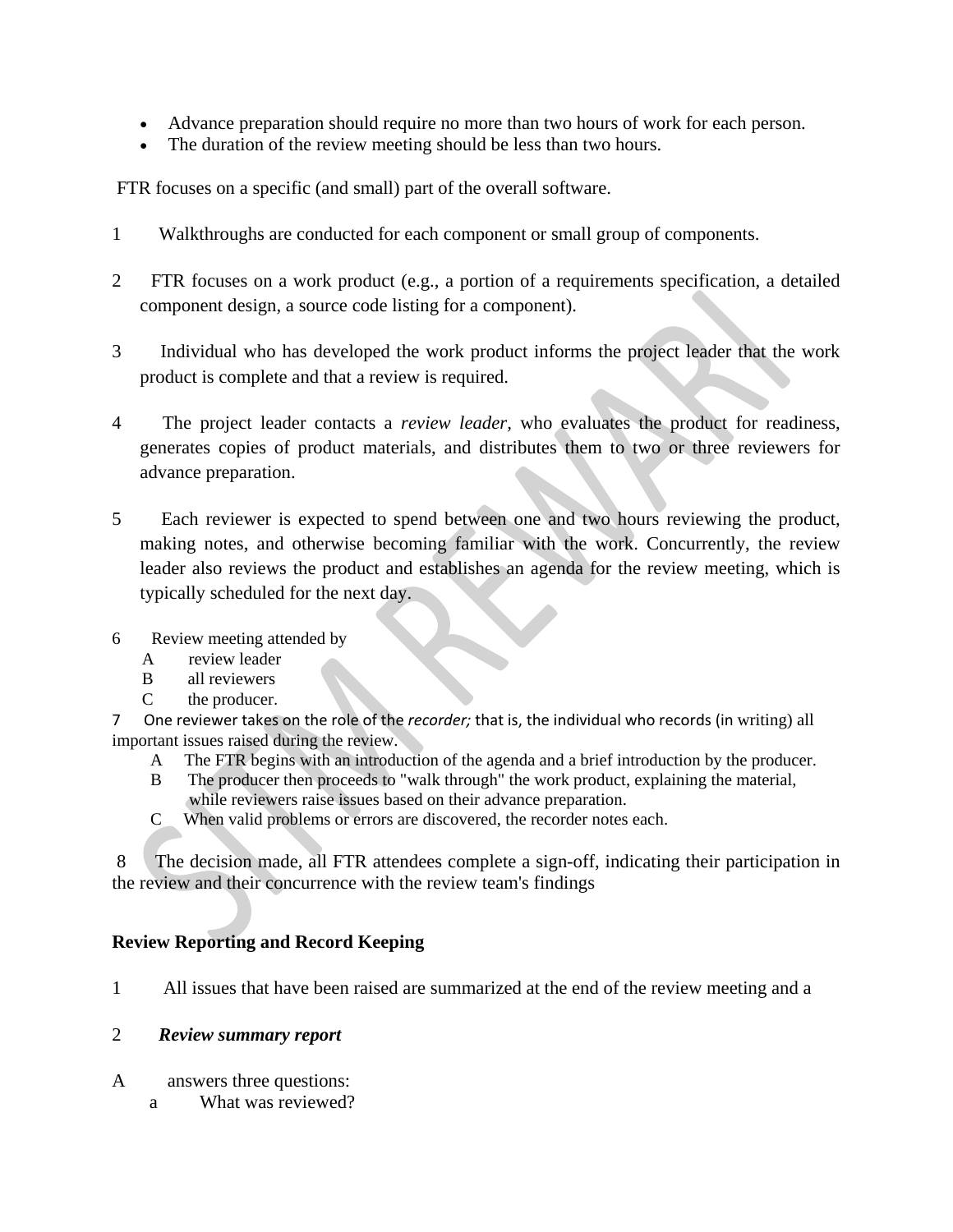- b Who reviewed it?
- c What were the findings and conclusions?
- B single page form (with possible attachments).
	- a Becomes part of the project historical record and may be distributed to the project leader and other interested parties.
- 4 **R***eview issues list*
	- a serves two purposes:
		- 1. identify problem areas within the product
		- 2. serve as an action item checklist that guides the producer as corrections are made.
	- b attached to the summary report.

# **Review Guidelines**

Minimum set of guidelines for formal technical reviews:

- 1. *Review the product, not the producer.*
- 2. *Set an agenda and maintain it.*
- 3. *Limit debate and rebuttal.*
- 4. *Enunciate problem areas, but don*'*t attempt to solve every problem noted.*
- 5. *Take written notes.*
- 6. *Limit the number of participants and insist upon advance preparation.*
- 7. *Develop a checklist for each product that is likely to be reviewed.*
- 8. *Allocate resources and schedule time for FTRs.*
- 9. *Conduct meaningful training for all reviewers.*
- 10. *Review your early reviews.*

# **Statistical Software Quality Assurance**

Statistical quality assurance implies the following steps:

- 1. Information about software defects is collected and categorized.
- 2. An attempt is made to trace each defect to its underlying cause (e.g., non-conformance to specifications, design error, violation of standards, poor communication with the customer).
- 3. Using the Pareto principle (80 percent of the defects can be traced to 20 percent of all possible causes), isolate the 20 percent (the "vital few").
- 4. Once the vital few causes have been identified, move to correct the problems that have caused the defects.

# **Software Reliability**

1 Software reliability can be measured, directed and estimated using historical and developmental data.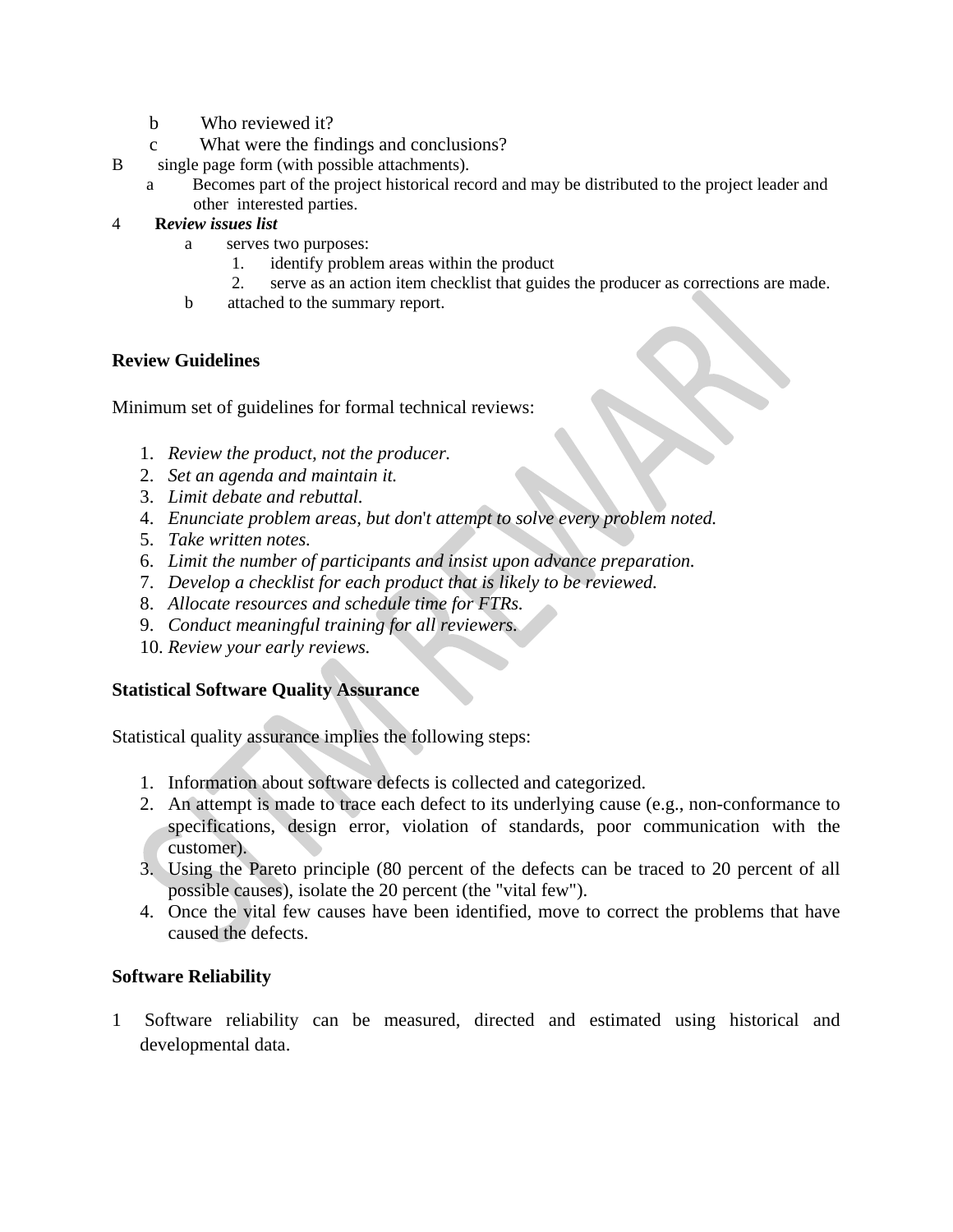2 *Software reliability* is defined in statistical terms as – the probability of failure-free operation of a computer program in a specified environment for a specified time

### **Measures of Reliability and Availability**

Simple measure of reliability - *meantime-between-failure* (MTBF)

 $MTBF = MTTF + MTTR$ 

MTTF - mean-time-to-failure MTTR - mean-time-to-repair

*Software availability* - the probability that a program is operating according to requirements at a given point in time and is defined as

Availability = [MTTF/(MTTF + MTTR)] **x** 100%

MTBF reliability measure is equally sensitive to MTTF and MTTR.

Availability measure is more sensitive to MTTR, an indirect measure of the maintainability of software.

#### **Software Safety**

*Software safety* - software quality assurance activity that focuses on the identification and assessment of potential hazards that may affect software negatively and cause an entire system to fail. Modeling and analysis process is conducted as part of software safety.

- 1. Initially, hazards are identified and categorized by criticality and risk.
- 2. E.g., some of the hazards associated with a computer-based cruise control for an automobile :
	- a. causes uncontrolled acceleration that cannot be stopped
	- b. does not respond to depression of brake pedal (by turning off)
	- c. does not engage when switch is activated

d. slowly loses or gains speed

### **The ISO 9000 Quality Standards**

 Q*uality assurance system -* defined as the organizational structure, responsibilities, procedures, processes, and resources for implementing quality management.

- 1. Created to help organizations ensure their products and services satisfy customer expectations by meeting their specifications.
- 2. Cover wide variety of activities encompassing a product's entire life cycle including planning, controlling, measuring, testing and reporting, and improving quality levels throughout the development and manufacturing process.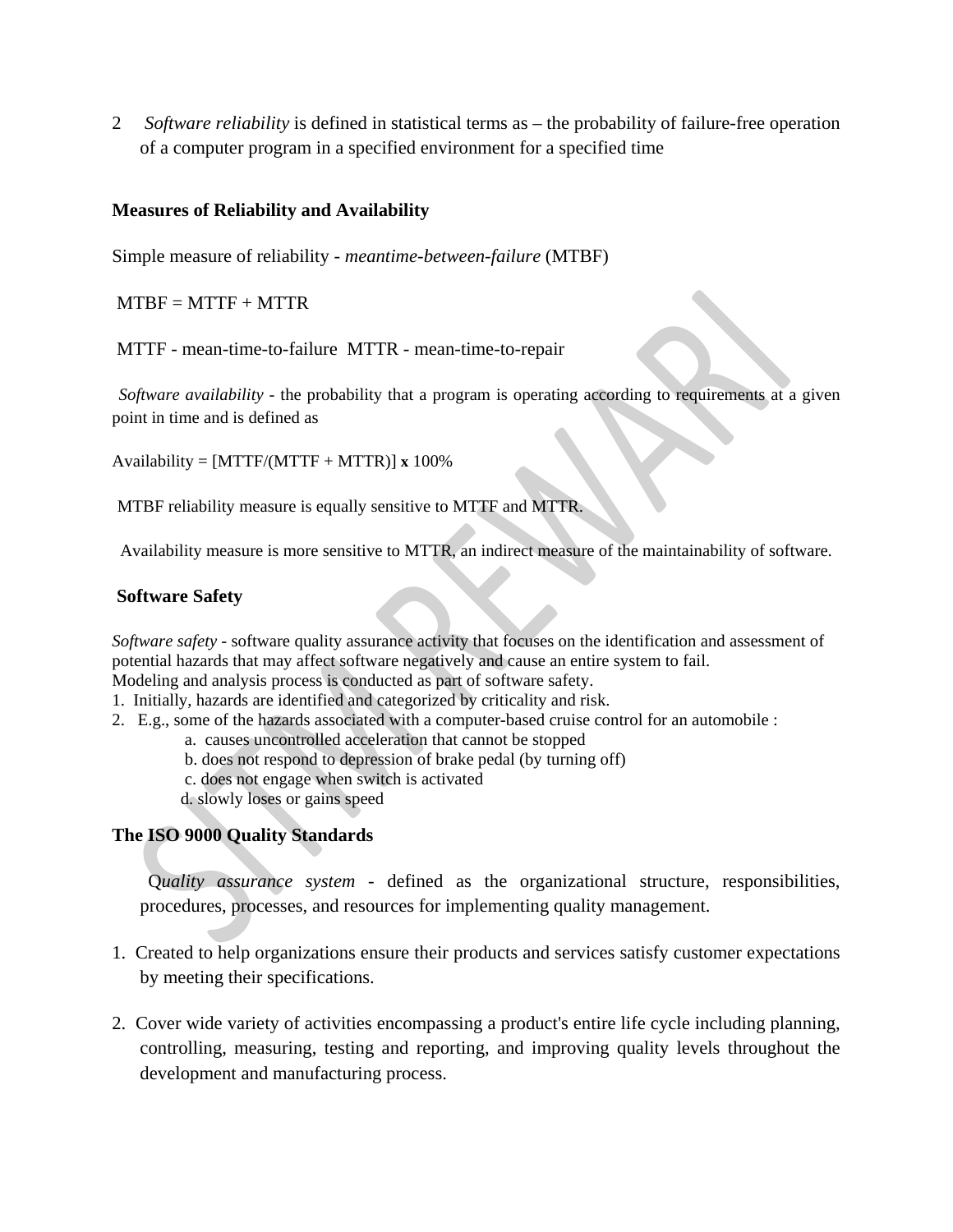3. ISO 9000 describes quality assurance elements in generic terms that can be applied to any business regardless of the products or services offered.

# **The ISO Approach to Quality Assurance Systems**

1. ISO 9000 quality assurance models treat an enterprise as a network of interconnected processes.

- 2. ISO 9000 describes the elements of a quality assurance system in general terms.
- 3. Elements needed to implement:
- a. quality planning
- b. quality control
- c. quality assurance
- d. quality improvement

ISO 9000 does not describe how an organization should implement quality system elements.

# **ISO 9001 Standard**

- 1 ISO 9001 is the quality assurance standard that applies to software engineering.
- 2 Contains 20 requirements that must be present for an effective quality assurance system.

Requirements delineated by ISO 9001 address topics such as:

- 1 management responsibility
- 2 quality system
- 3 contract review
- 4 design control
- 5 document and data control
- 6 product identification and traceability,
- 7 process control.

# **The SQA Plan**

 *SQA Plan* provides a road map for instituting software quality assurance. Serves as a template for SQA activities that are instituted for each software project. Standard for SQA plans has been recommended by the IEEE

- 1 Reviews and audits section
- 2 Test section references the *Software Test Plan and Procedure*

# **Software Configuration Management**

Output of the software process:

computer programs (both source level and executable forms)

documents that describe the computer programs (targeted at both technical practitioners and users) data (contained within the program or external to it). The items that comprise all information produced as part of the software process are collectively called a *software configuration.*

Number of *software configuration items* (SCIs) grows rapidly as software process progresses.

1. Change may occur at any time, for any reason.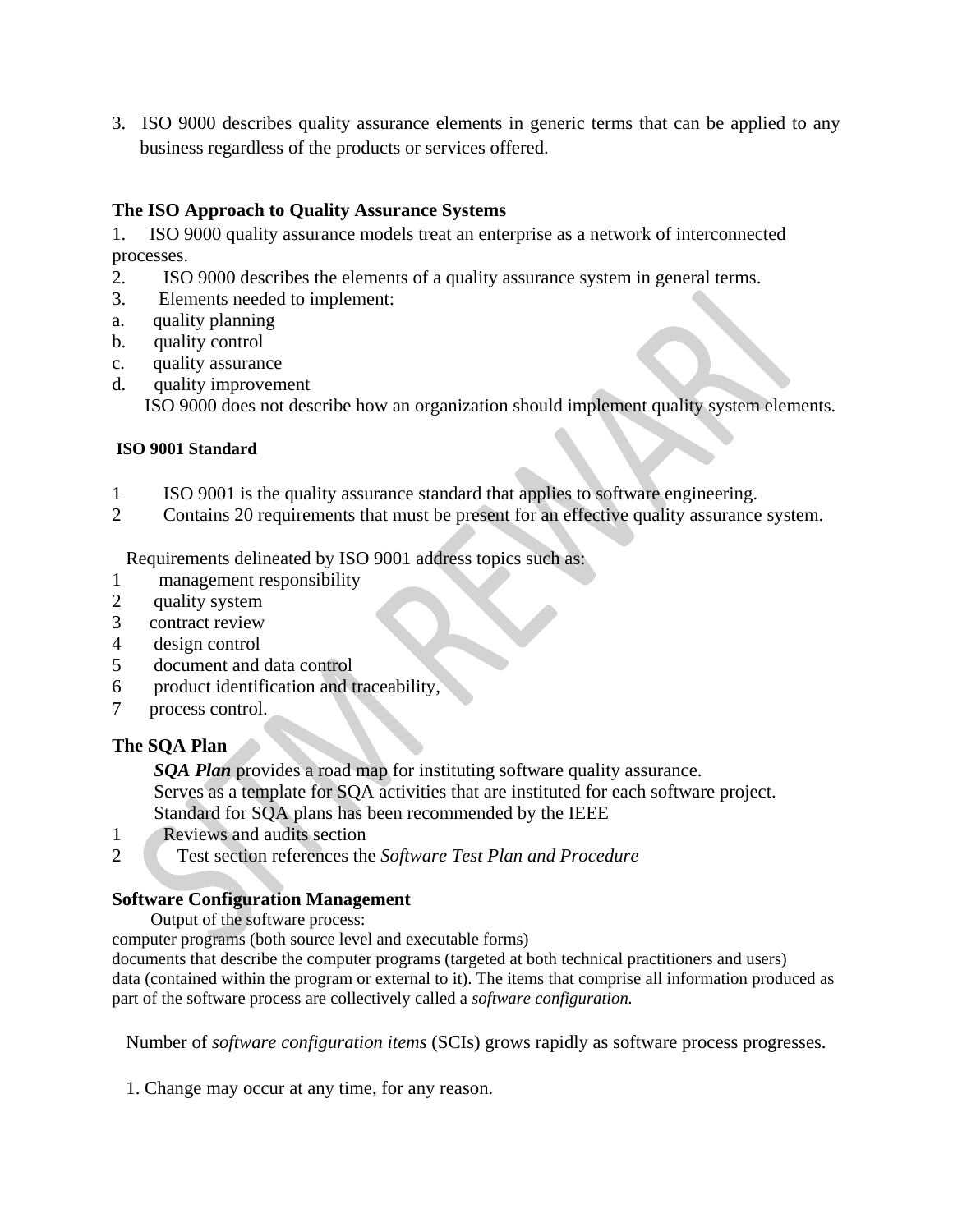First Law of System Engineering:

- 1 Four sources of change:
	- 1. New business or market conditions dictate changes in product requirements or business rules.
	- 2. New customer needs demand modification of data produced by information systems, functionality delivered by products, or services delivered by a computer-based system.
	- 3. Reorganization or business growth/downsizing causes changes in project priorities or software engineering team structure.
	- 4. Budgetary or scheduling constraints cause a redefinition of the system or product.

### 2 **Software configuration management**:

1 Set of activities that have been developed to manage change throughout the life cycle of computer software.

- 2 Viewed as a software quality assurance activity that is applied throughout the software process.
- 3 Software Configuration Items
- 4 SCIs are organized to form *configuration objects* 
	- 1 cataloged in the project database with a single name.

# **The SCM Process**

SCM introduces a set of complex questions:

- How does an organization identify and manage the many existing versions of a program (and its documentation) in a manner that will enable change to be accommodated efficiently?
- How does an organization control changes before and after software is released to a customer?
- Who has responsibility for approving and ranking changes?
- How can we ensure that changes have been made properly?
- What mechanism is used to appraise others of changes that are made?

Must define five SCM tasks:

- *Identification*
- *version control*
- *change control*
- *configuration auditing*
- *reporting*
- "check-in" and "check-out" process implements two elements of change control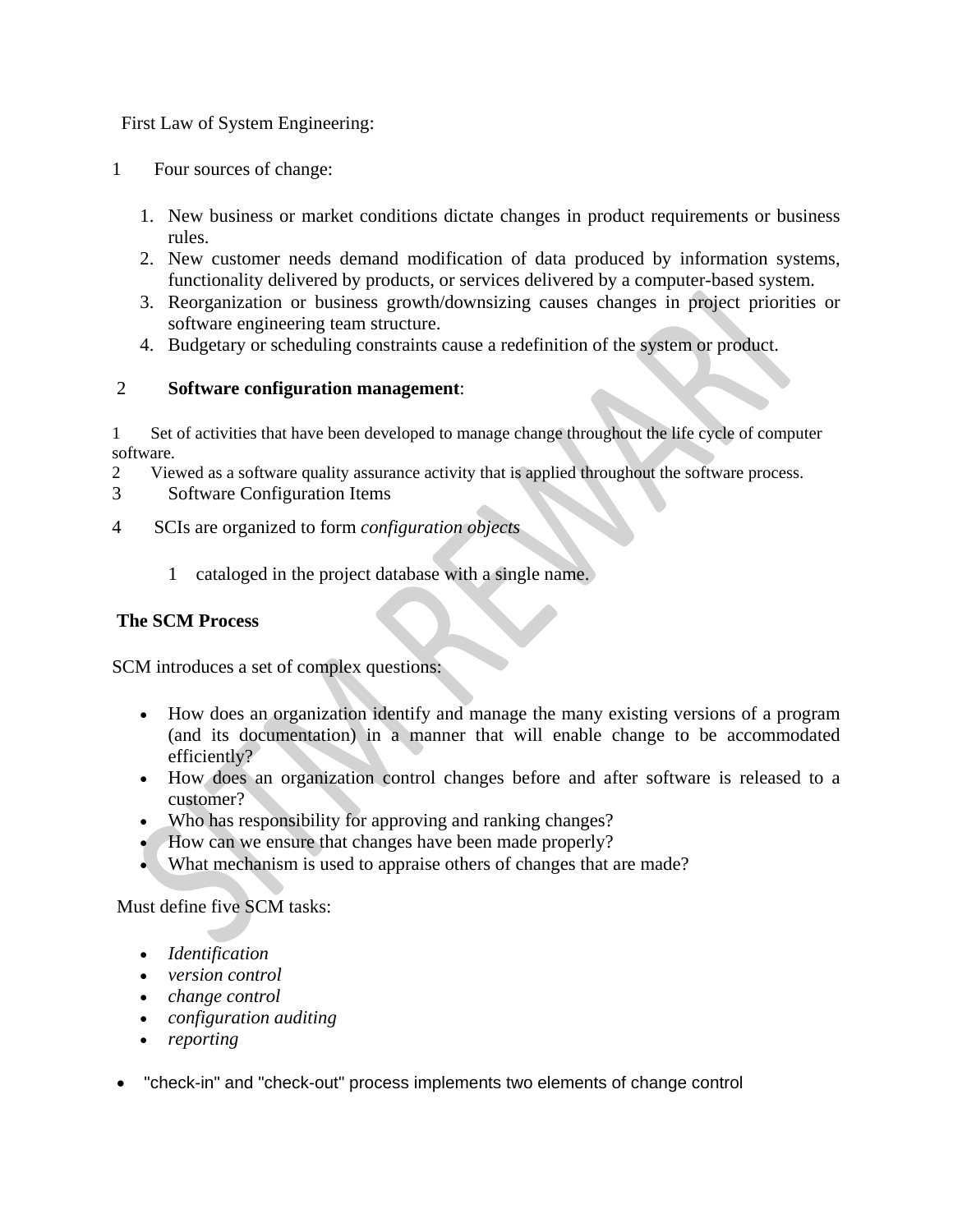*Access control -* governs which software engineers have the authority to access and modify a particular configuration object.

*Synchronization control -* helps to ensure that parallel changes, performed by two different people, don't overwrite one another



# **CASE software**

**Computer**-**aided software engineering** (CASE) is the domain of **software** tools used to design and implement applications. CASE tools are similar to and were partly inspired by **computer**-**aided** design (CAD) tools used for designing hardware products. CASE software is often associated with methods for the development of [information systems](https://en.wikipedia.org/wiki/Information_system) together with automated tools that can be used in the [software](https://en.wikipedia.org/wiki/Software_development_process)  [development process](https://en.wikipedia.org/wiki/Software_development_process).

A. Fuggetta classified CASE software into 3 categories:

- 1. *Tools* support specific tasks in the [software life-cycle.](https://en.wikipedia.org/wiki/Software_life-cycle)
- 2. *Workbenches* combine two or more tools focused on a specific part of the software life-cycle.
- 3. *Environments* combine two or more tools or workbenches and support the complete software lifecycle.

# **CASE Tools**

CASE tools supports specific tasks in the software development life-cycle. They can be divided into the following categories:

1. Business and Analysis modeling. Graphical modeling tools. E.g., E/R modeling, object modeling, etc.